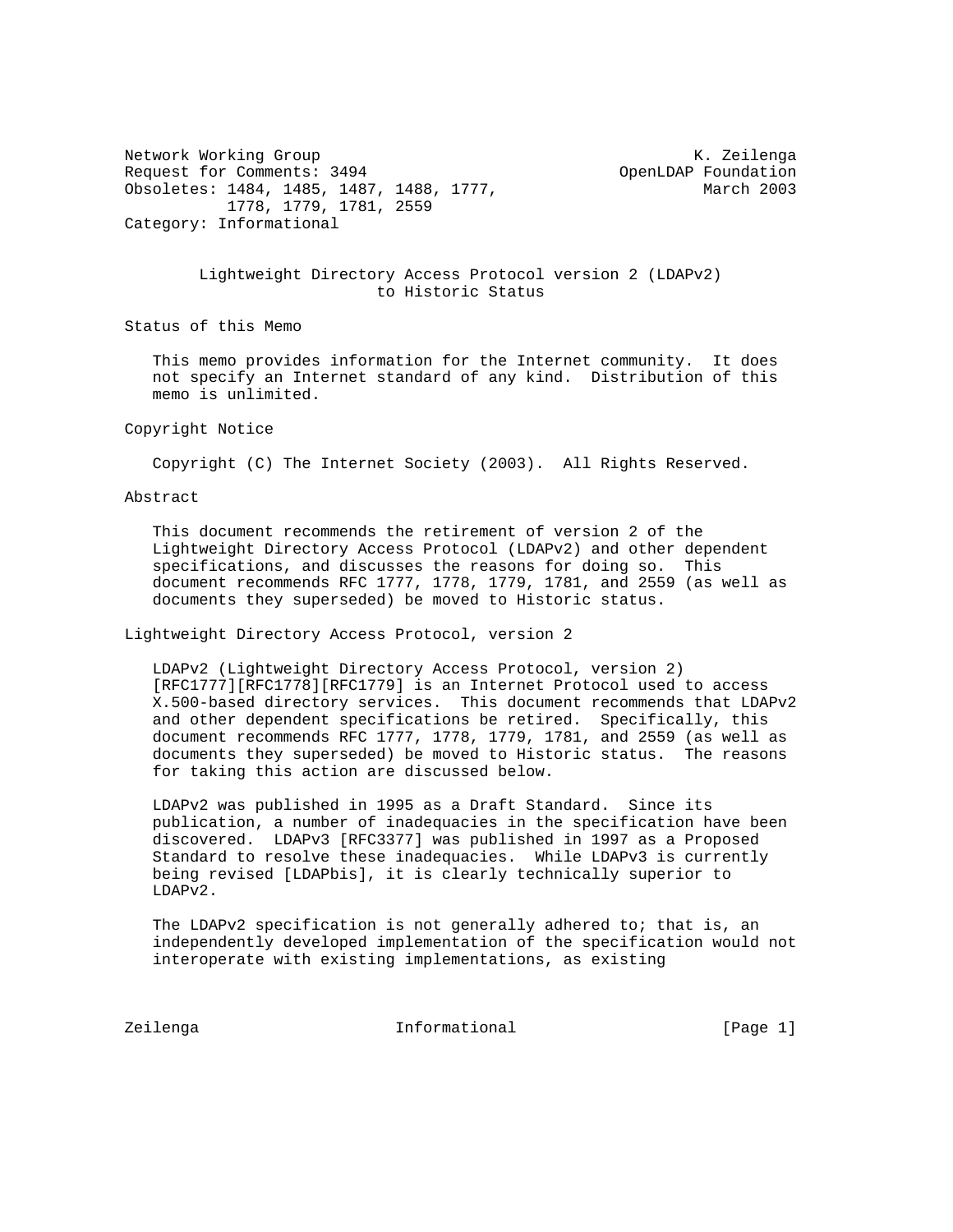implementations use syntaxes and semantics different than those prescribed by the specification. Below are two examples.

- 1) Existing LDAPv2 implementations do not commonly restrict textual values to IA5 (ASCII) and T.61 (Teletex) as required by RFC 1777 and RFC 1778. Some existing implementations use ISO 8859-1, others use UCS-2, others use UTF-8, and some use the current local character set.
- 2) RFC 1777 requires use of the textual string associated with AttributeType in the X.500 Directory standards. However, existing implementations use the NAME associated with the AttributeType in the LDAPv3 schema [RFC2252]. That is, LDAPv2 requires the organization name attribute be named "organizationName", not "o".

 In addition, LDAPv2 does not provide adequate security features for use on the Internet. LDAPv2 does not provide any mechanism for data integrity or confidentiality. LDAPv2 does not support modern authentication mechanisms such as those based on DIGEST-MD5, Kerberos V, and X.509 public keys.

Dependent Specifications

 Since the publication of RFC 1777, 1778, and 1779, there have been additional standard track RFCs published that are dependent on these technical specifications, including:

 "Using the OSI Directory to Achieve User Friendly Naming" [RFC1781]

and

 "Internet X.509 Public Key Infrastructure Operational Protocols - LDAPv2" [RFC2559].

 RFC 1781 is a technical specification for "User Friendly Naming" which replies on particular syntaxes described in RFC 1779. RFC 2253, which replaced RFC 1779, eliminated support for the "User Friendly Naming" syntaxes. RFC 1781 is currently a Proposed Standard.

 RFC 2559 is primarily an applicability statement for using LDAPv2 in providing Public Key Infrastructure. It depends on RFC 1777 and updates RFC 1778. If LDAPv2 is moved to Historic status, so must this document. RFC 2559 is currently a Proposed Standard.

Zeilenga **Informational** Informational [Page 2]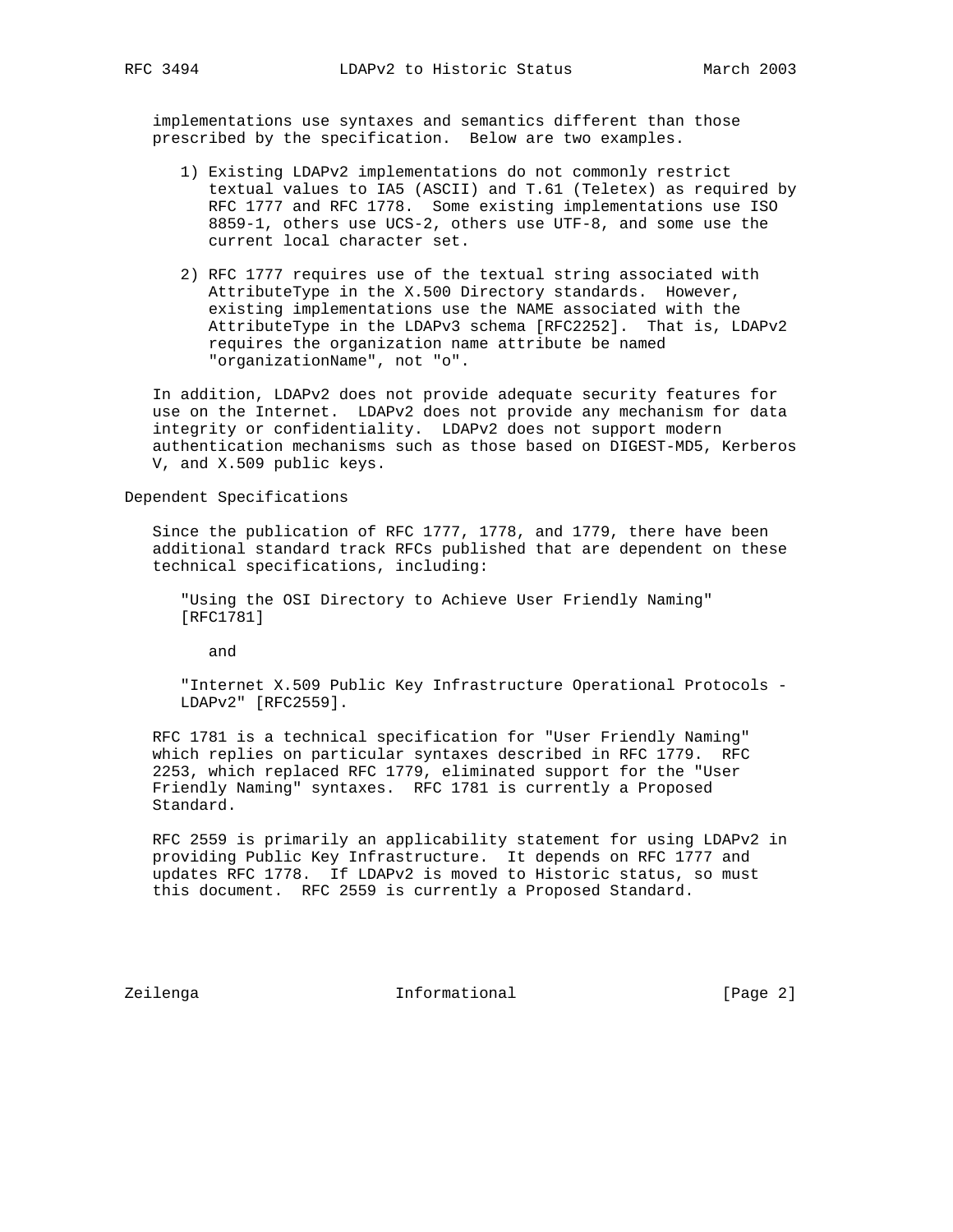### Security Considerations

 LDAPv2 does not provide adequate security mechanisms for general use on the Internet. LDAPv3 offers far superior security mechanisms, including support for strong authentication and data confidentiality services. Moving LDAPv2 to Historic may improve the security of the Internet by encouraging implementation and use of LDAPv3.

#### Recommendations

 Developers should not implement LDAPv2 per RFC 1777, as such would result in an implementation that will not interoperate with existing LDAPv2 implementations. Developers should implement LDAPv3 instead.

 Deployers should recognize that significant interoperability issues exist between current LDAPv2 implementations. LDAPv3 is clearly technically superior to LDAPv2 and hence should be used instead.

 It is recommended that RFC 1777, RFC 1778, RFC 1779, RFC 1781, and RFC 2559 be moved to Historic status.

 The previously superseded specifications RFC 1484, 1485, 1487, and 1488 (by RFC 1781, 1779, 1777, and 1778, respectively) should also be moved to Historic status.

#### Acknowledgment

 The author would like to thank the designers of LDAPv2 for their contribution to the Internet community.

## Normative References

- [RFC1777] Yeong, W., Howes, T. and S. Kille, "Lightweight Directory Access Protocol", RFC 1777, March 1995.
- [RFC1778] Howes, T., Kille, S., Yeong, W. and C. Robbins, "The String Representation of Standard Attribute Syntaxes", RFC 1778, March 1995.
- [RFC1779] Kille, S., "A String Representation of Distinguished Names", RFC 1779, March 1995.
- [RFC1781] Kille, S., "Using the OSI Directory to Achieve User Friendly Naming", RFC 1781, March 1995.
- [RFC2559] Boeyen, S., Howes, T. and P. Richard, "Internet X.509 Public Key Infrastructure Operational Protocols - LDAPv2", RFC 2559, April 1999.

Zeilenga **Informational** Informational [Page 3]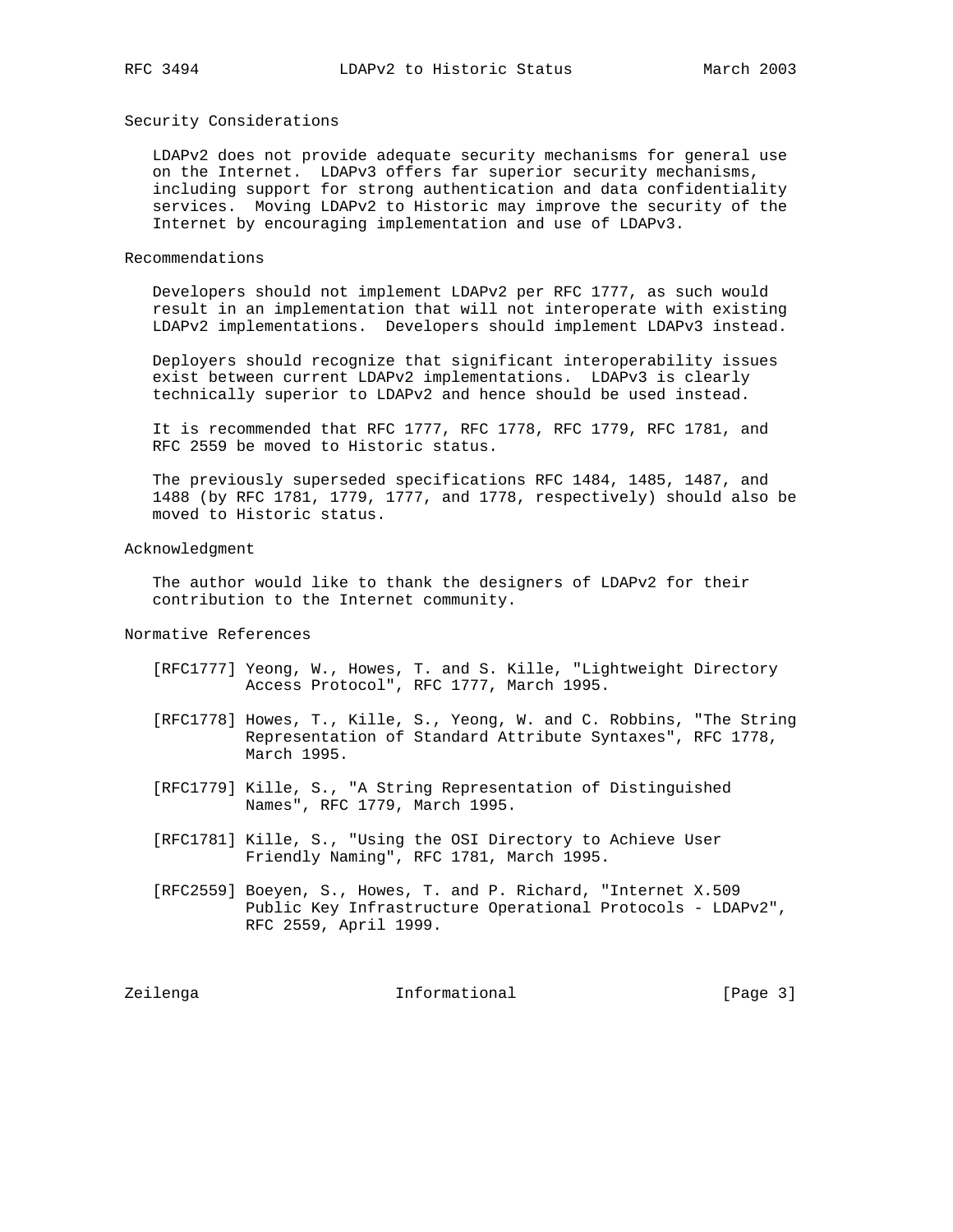Informative References

- [LDAPbis] IETF LDAP Revision (v3) Working Group (LDAPbis), <http://www.ietf.org/html-charters/ldapbis-charter.html>.
- [RFC3377] Hodges, J. and R. Morgan, "Lightweight Directory Access Protocol (v3): Technical Specification", RFC 3377, September 2002.
- [RFC2252] Wahl, M., Coulbeck, A., Howes, T. and S. Kille, "Lightweight Directory Access Protocol (v3): Attribute Syntax Definitions", RFC 2252, December 1997.
- [RFC2253] Wahl, M., Kille, S. and T. Howes, "Lightweight Directory Access Protocol (v3): UTF-8 String Representation of Distinguished Names", RFC 2253, December 1997.

Author's Address

 Kurt D. Zeilenga OpenLDAP Foundation

EMail: Kurt@OpenLDAP.org

Zeilenga **Informational** Informational [Page 4]